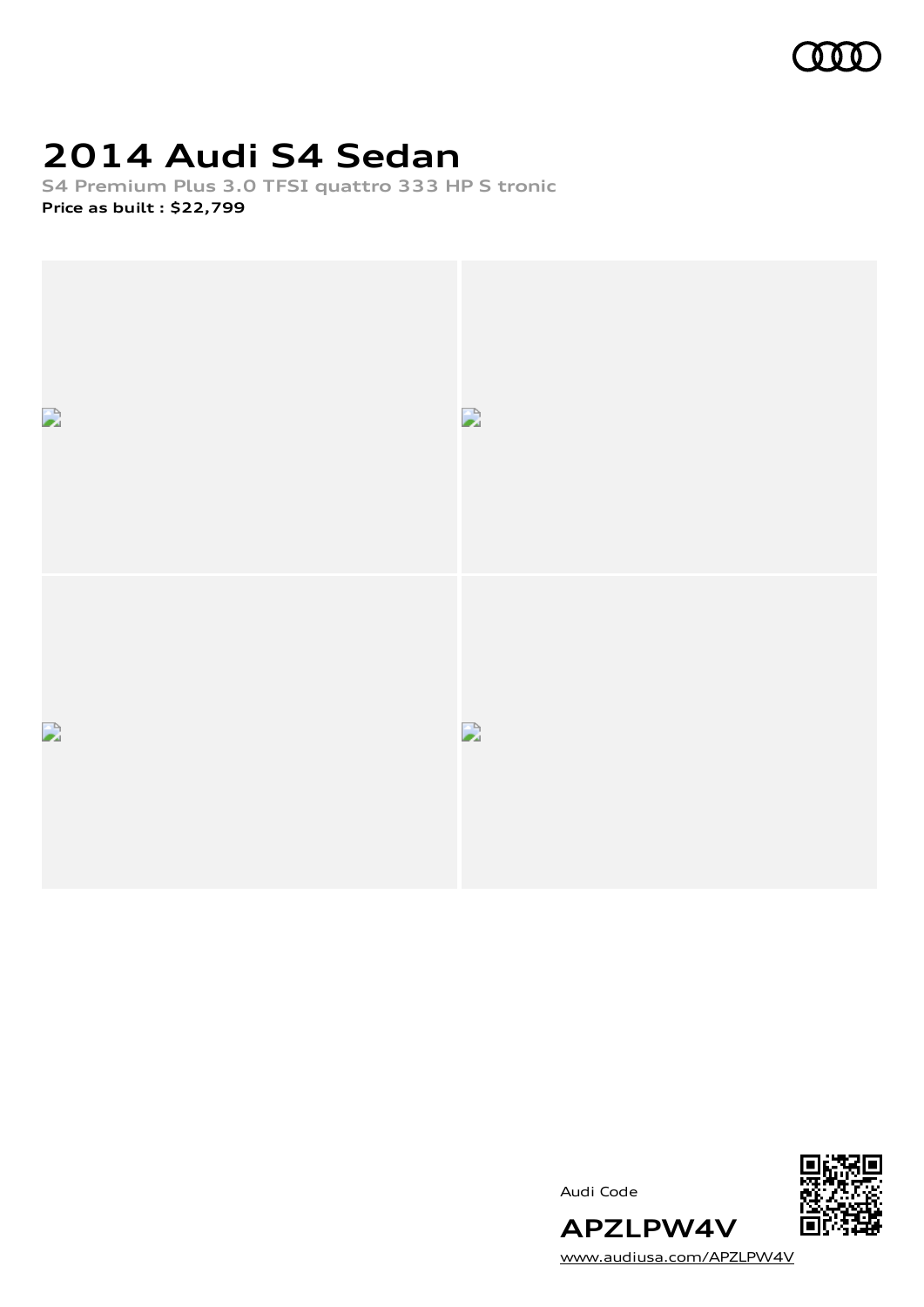## **Summary**

### **Audi 2014 Audi S4 Sedan**

S4 Premium Plus 3.0 TFSI quattro 333 HP S tronic

**Price as buil[t](#page-10-0)** \$22,799

### **Exterior colour**

Estoril Blue crystal

### $\overline{\phantom{a}}$

### **Further Information**

|                 | No           |
|-----------------|--------------|
| Mileage         | 90,847 miles |
| Type of vehicle | Used car     |

**Warranty**

#### **Interior colour**

### **Technical Specifications**

| Engine type                  | Six-cylinder                                  |
|------------------------------|-----------------------------------------------|
| stroke                       | Displacement/Bore and 2,995/84.5 x 89.0 cc/mm |
| Max. output                  | $({1})/{2}$ HP                                |
| Torque                       | /{1} lb-ft@rpm                                |
| Top track speed              | 155 mph mph                                   |
| Acceleration (0 - 60<br>mph) | 4.9 sec. seconds                              |

**Audi Code** APZLPW4V

**Your configuration on www.audiusa.com** [www.audiusa.com/APZLPW4V](https://www.audiusa.com/APZLPW4V)

**Commission number** fa98f6b70a0e09b1633e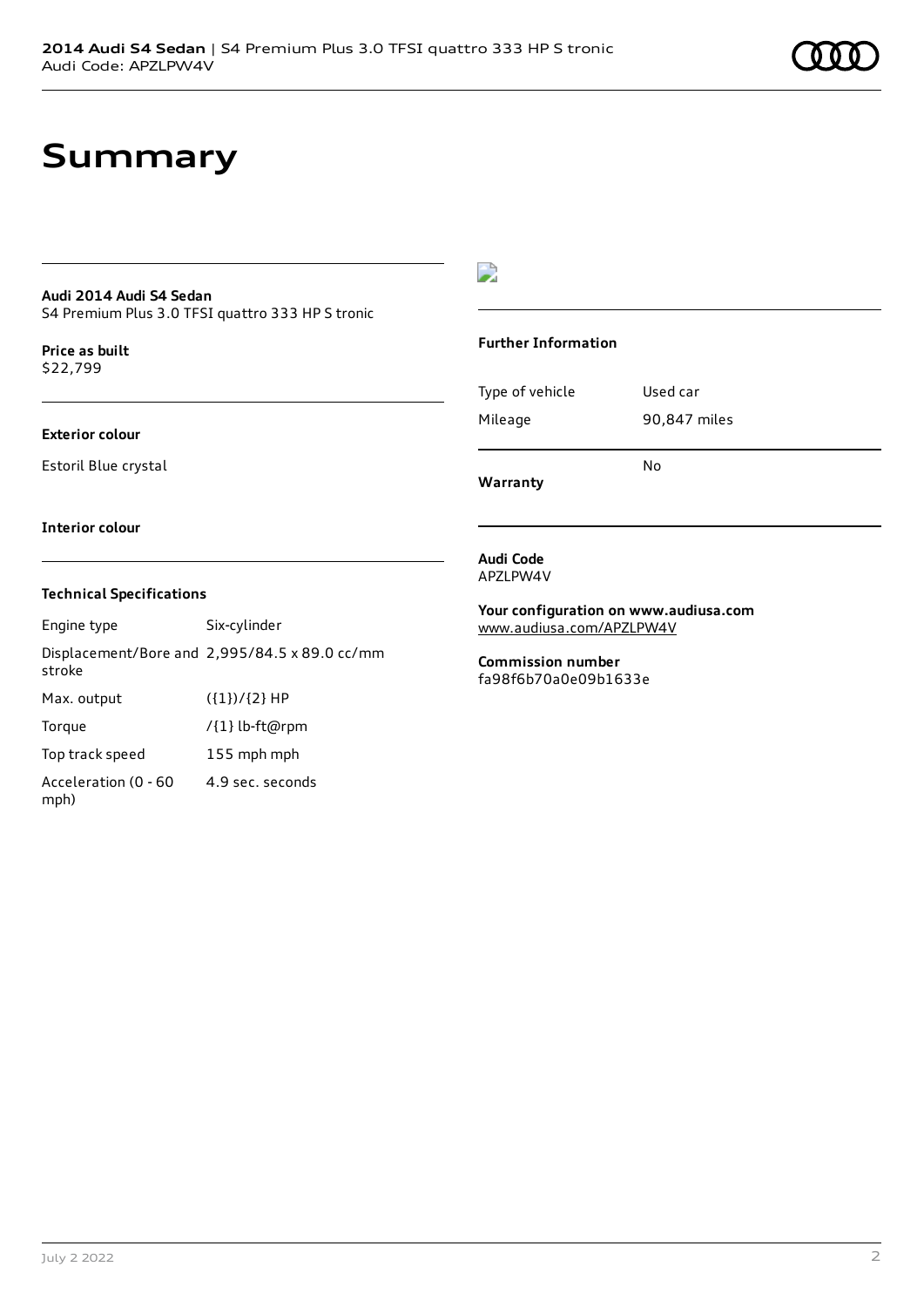# **Equipment**

Estoril Blue crystal

19" 5-segment-spoke-design alloy wheel with 255/35 summer tires

Leather door armrests

Fine Nappa leather seating surfaces

DVD player

Bang & Olufsen® Sound System

Color driver information system

Audi music interface with iPod® integration

Voice control system

Audi side assist









**(1/2)**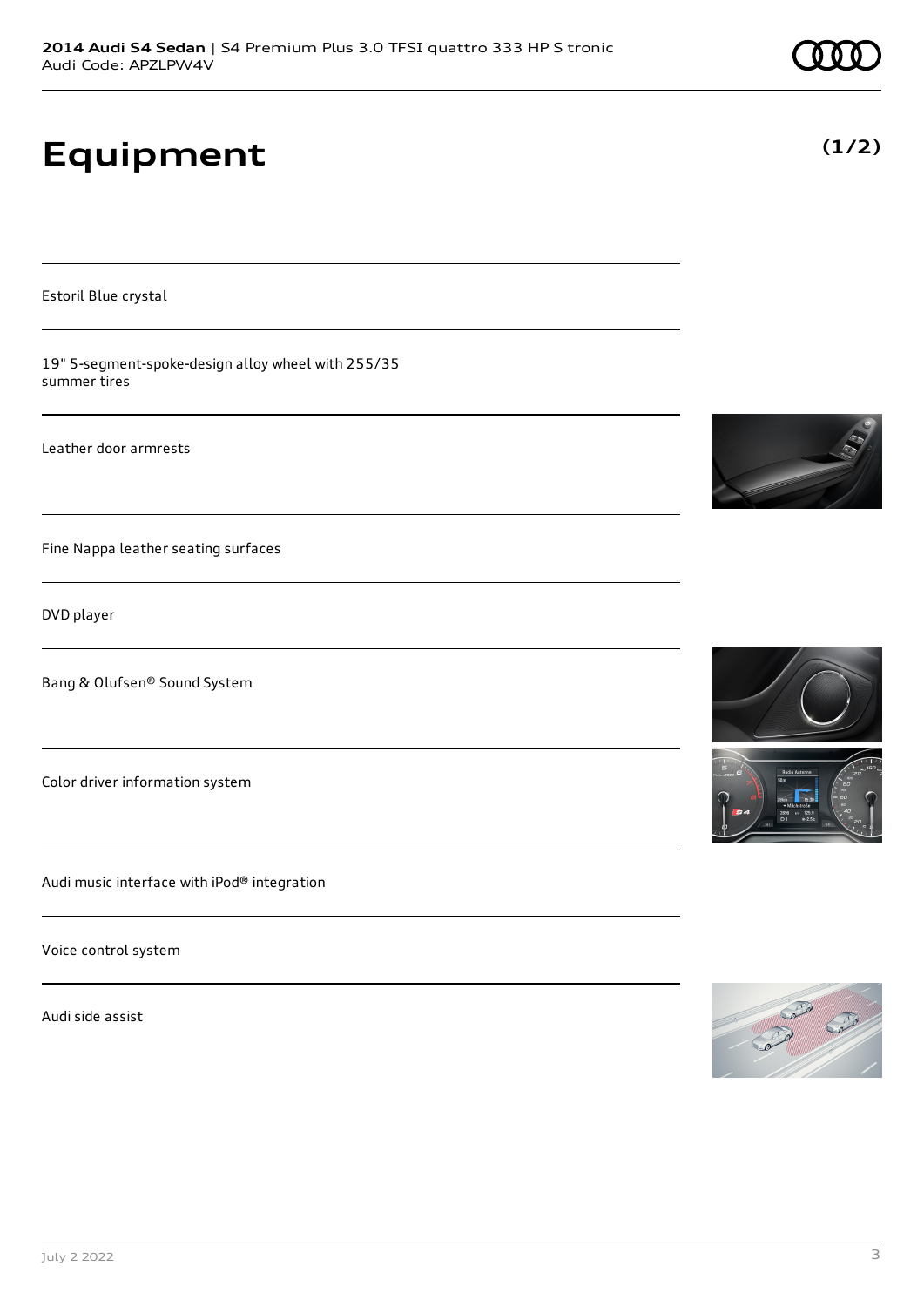# **Equipment**

Audi connect®

**(2/2)**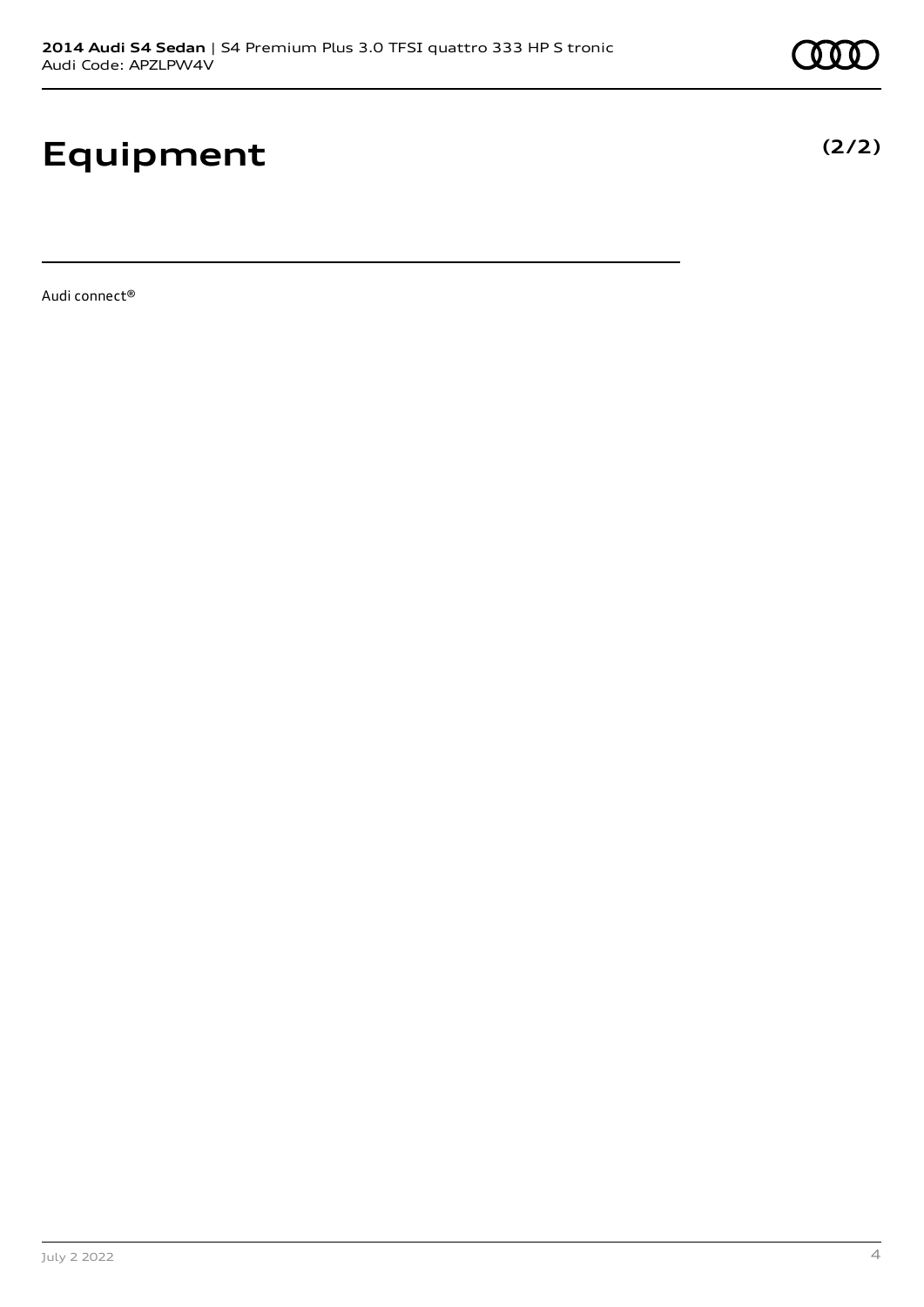# **Standard features**

### **Safety and Security**

| 1AT             | Anti-lock Brake System (ABS) with Electronic<br>Brake-pressure Distribution (EBD) and brake<br>assist |
|-----------------|-------------------------------------------------------------------------------------------------------|
| UH <sub>1</sub> | Electromechanical parking brake                                                                       |
| 8T1             | Cruise control with coast, resume and<br>accelerate features                                          |
| VC <sub>2</sub> | Garage door opener (HomeLink®)                                                                        |
| QZ7             | Tilt and telescopic manually adjustable<br>steering column                                            |
| 7K6             | Tire-pressure monitoring system                                                                       |
| 4X3             | Front side airbags, with head airbag                                                                  |
| 8N6             | Rain sensor for automatic windshield wipers                                                           |
| 413             | Audi advanced key (keyless access)                                                                    |
| 3B7             | Child seat anchor according to Canadian<br>requirements and child seat system ISOFIX                  |

### **Exterior**

| 0PO | Quad exhaust outlets                                                                                                                           |
|-----|------------------------------------------------------------------------------------------------------------------------------------------------|
| 6XM | Power-adjustable, auto-dimming, heated<br>exterior side mirrors with memory                                                                    |
| 1S1 | Car jack                                                                                                                                       |
| 1BD | Five-link front suspension with upper and<br>lower control arms, stabilizer bar and<br>individual, gas-charged coil springs/shock<br>absorbers |
| 5]2 | Larger rear spoiler                                                                                                                            |
| 8EH | Bi-functional headlight with gas discharge<br>lamp, for driving on the right (US design)                                                       |
| 803 | Audi automatic headlamp leveling                                                                                                               |
| 8SL | LED taillight technology                                                                                                                       |
| 4KC | Side and rear windows in heat-insulatingglass                                                                                                  |

### **Exterior**

| 47 <sub>B</sub> | High-gloss package                                           |
|-----------------|--------------------------------------------------------------|
| <b>Interior</b> |                                                              |
| QE1             | Storage nets in back of front seats                          |
| 3FE             | Sunroof                                                      |
| 7M2             | Aluminum doorsill inlays                                     |
| 6N1             | Standard molded headlining                                   |
| 9AQ             | Three-zone automatic climate control                         |
| 4L7             | Auto-dimming interior mirror with compass                    |
| 001             | Interior lights in overhead console with front<br>map lights |
| 2PK             | Three-spoke flat-bottom steering wheel with<br>shift paddles |
| 6F3             | Folding front center armrest with adjustable<br>height       |
| 7F <sub>9</sub> | Plastic/leather gearshift knob/handle                        |
| 5XF             | Dual front sun visors with lighted vanity<br>mirrors         |
| 3NZ             | Split folding 60/40 rear seatbacks                           |
| 4A3             | <b>Heated front seats</b>                                    |

### **Infotainment and Driver Assistance**

| 2H1 | Audi drive select |  |
|-----|-------------------|--|
|     |                   |  |

UF7 Audi music interface with iPod® integration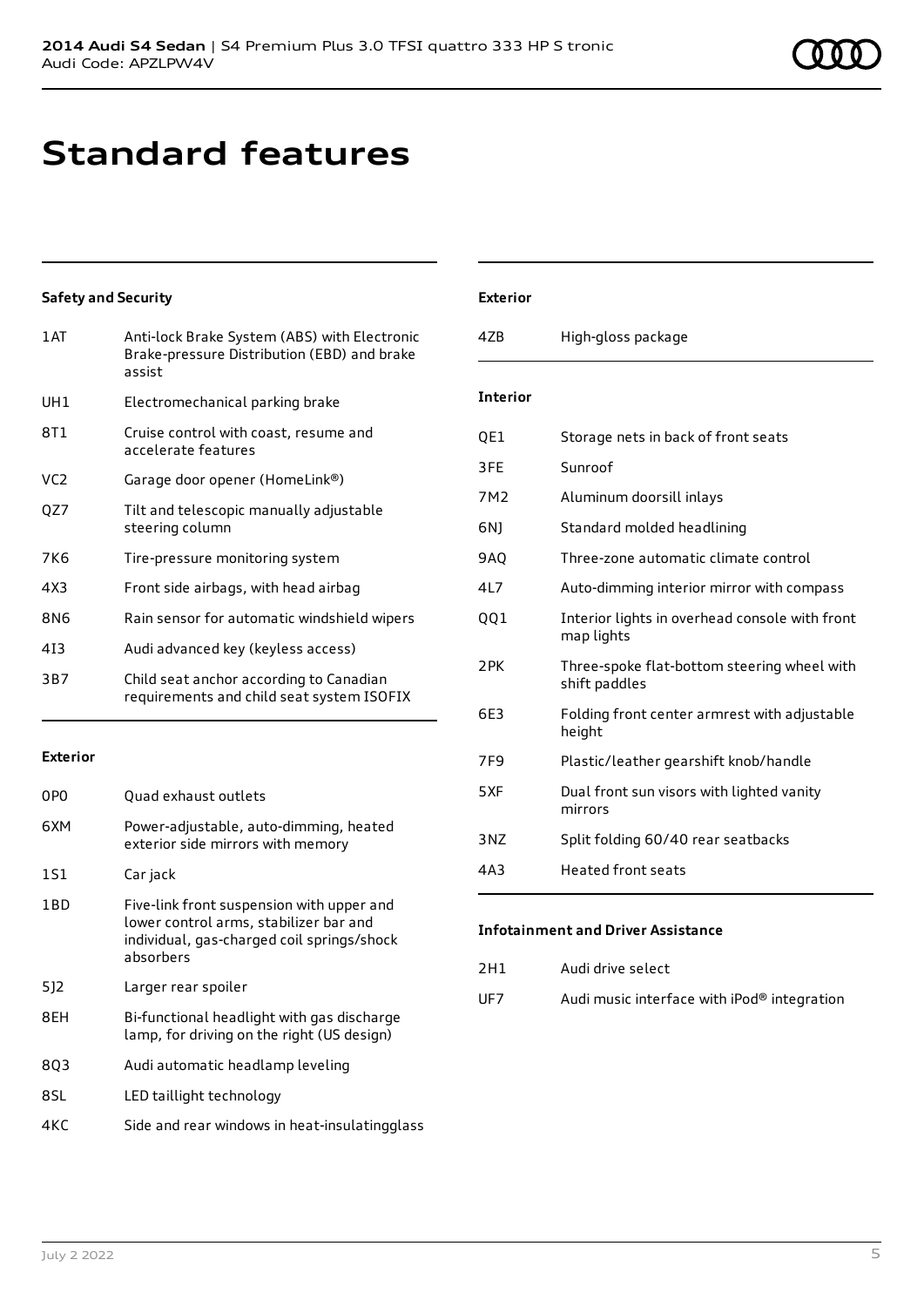# **Dealer remarks**

2014 Audi S4 3.0T Premium Plus quattro Estoril Blue Crystal Effect CARFAX One-Owner. 3.0L V6 TFSI DOHC Supercharged 7-Speed Automatic S tronic quattro 18/28 City/Highway MPG Bluetooth, Hands-free, Backup Camera, CD Player, Cruise Control, DVD Player, Heated Seats, Keyless Entry, Leather Seats, Multi-zone Climate Control, Portable Audio Connection, Power Locks, Power Windows, Premium Audio, Premium Wheels, Security System, Steering Wheel Controls, Quattro AWD, All Wheel Drive, Sunroof, Audi Guard All-Weather Floor Mats, Navigation System.

THIS VEHICLE IS BEING SOLD AS-IS WITH NO WARRANTIES EXPRESSED OR IMPLIED. INDEPENDENT MECHANIC INSPECTIONS ARE ALWAYS WELCOME AND RECOMMENDED.

We don't play games like our competitors and add on Certification fees, Prep Fee's, Destination Charges on Used Cars and other Fictitious Charges. What you see is what you pay, nice and easy-how buying a car should be! All transactions are subject to a \$649 Documentation fee, Plates and Applicable State Taxes.

Bell Audi is the #1 Volume Certified Audi Dealer in New Jersey and the Northeast. We have also been consistently ranked as one of the TOP TEN Audi Certified volume dealers in the Country!!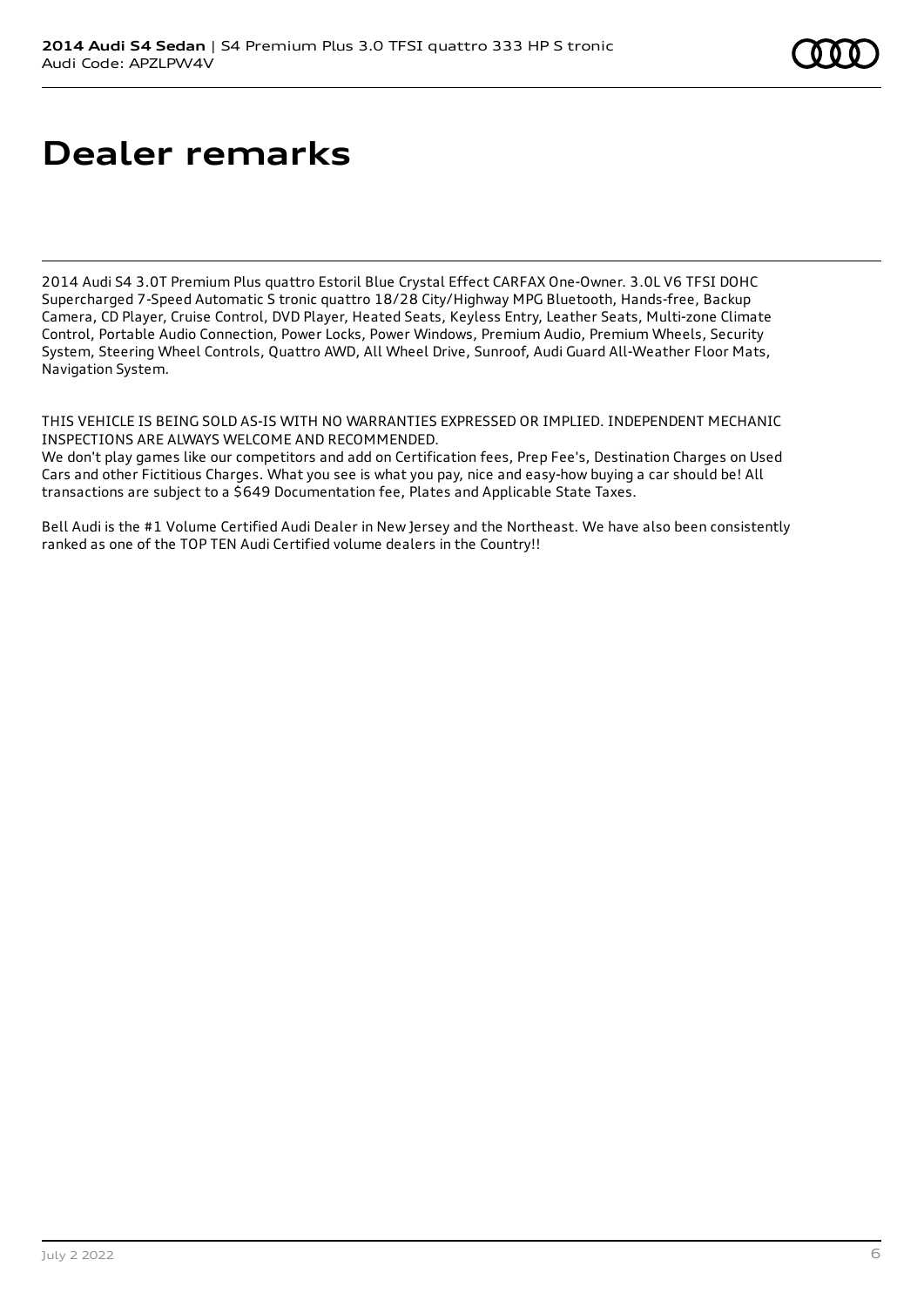## **Technical Specifications**

### **Engineering | Performance**

| Engine type                                 | Six-cylinder                                  |
|---------------------------------------------|-----------------------------------------------|
| Acceleration (0 - 60<br>mph)                | 4.9 sec. seconds                              |
| Max. output                                 | $({1})/{2}$ HP                                |
| Engine block                                | Aluminum alloy                                |
| Induction/fuel injection Supercharged/TFSI® |                                               |
| Cylinder head                               | Aluminum alloy                                |
| Max. output ps/hp                           | 333 @ 5,500-6,500 @ rpm                       |
| stroke                                      | Displacement/Bore and 2,995/84.5 x 89.0 cc/mm |
| Top track speed                             | 155 mph mph                                   |
| Torque                                      | /{1} lb-ft@rpm                                |
| Valvetrain                                  | 24-valve DOHC with variable valve<br>timing   |

#### **Transmission | Drivetrain**

| Gear ratios: 6th         | 0.625 |
|--------------------------|-------|
| Gear ratios: Final Drive | 3.875 |
| Gear ratios: 7th         | 0.519 |
| Gear ratios: 4th         | 1.025 |
| Gear ratios: 5th         | 0.787 |
| Gear ratios: 2nd         | 2.150 |
| Gear ratios: 3rd         | 1.406 |
| Gear ratios: Reverse     | 2.944 |
| Gear ratios: 1st         | 3.692 |

### **Steering**

| Steering type                              | Electromechanical, speed sensitive<br>power rack & pinion     |
|--------------------------------------------|---------------------------------------------------------------|
| Turning diameter, curb- 37.7 ft<br>to-curb |                                                               |
| Steering ratio                             | 15.9:1                                                        |
|                                            |                                                               |
| <b>Suspension</b>                          |                                                               |
| Front axle                                 | Five-link front suspension with S4<br>sport calibration       |
| Rear axle                                  | Trapezoidal-link rear suspension<br>with S4 sport calibration |
| <b>Brakes</b>                              |                                                               |
|                                            |                                                               |
| <b>Front brakes</b>                        | 13.6 Ventilated disc in                                       |
| Rear brakes                                | 13.0 Ventilated disc in                                       |

| <br>Valvetrain    | 24-valve DOHC with<br>timing |
|-------------------|------------------------------|
| Electrical system |                              |
| Alternator        | 14 Volts - 150 amp           |

Battery 12 Volts - 80 amp

### **(1/2)**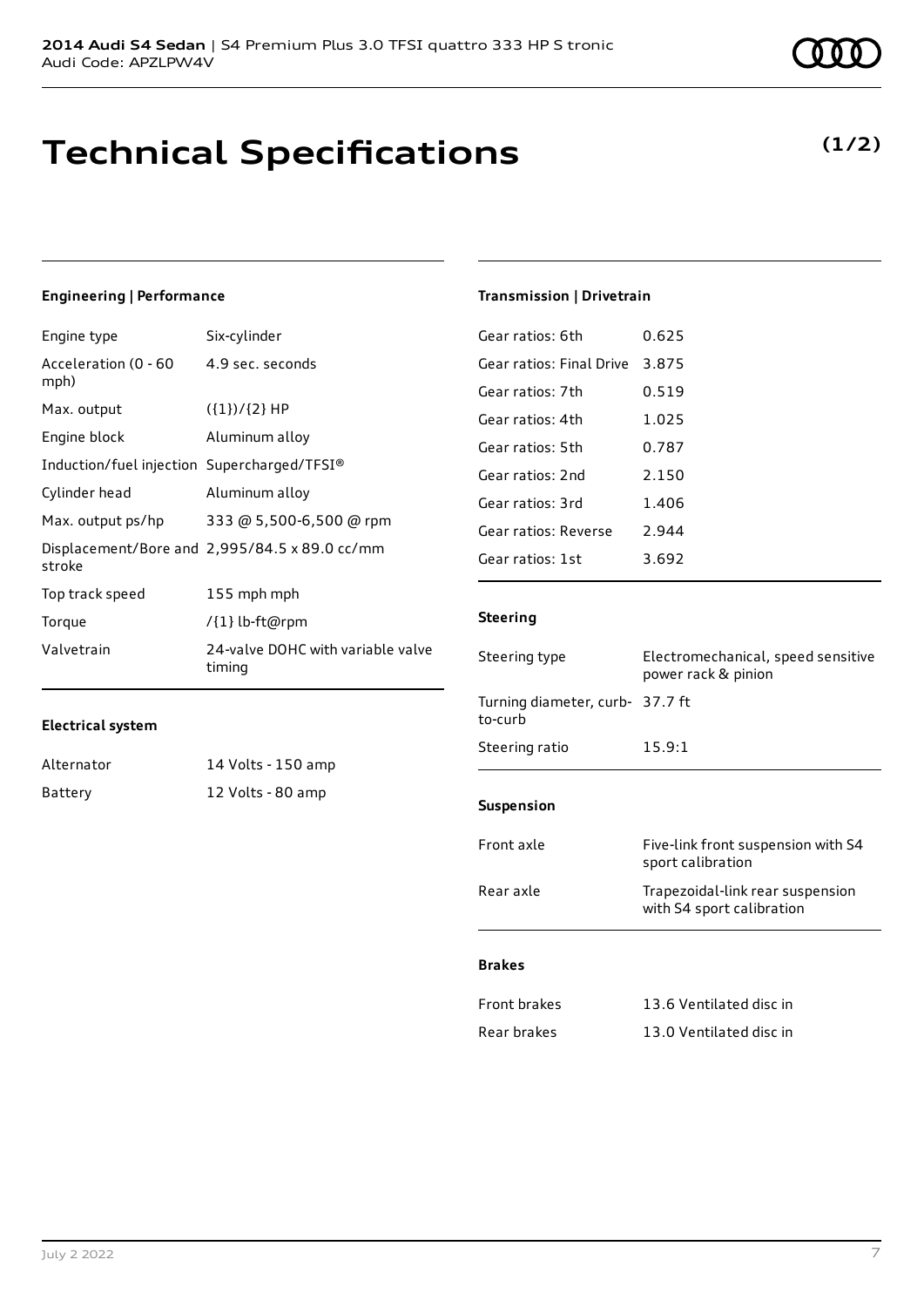## **Technical Specifications**

### **(2/2)**

### **Body**

| Material                      | Fully galvanized steel unibody with<br>aluminum hood and multistep anti-<br>corrosion protection |
|-------------------------------|--------------------------------------------------------------------------------------------------|
| <b>Warranty   Maintenance</b> |                                                                                                  |
| Warranty                      | 4-Year/50,000 mile Audi New<br>Vehicle Limited Warranty                                          |

Maintenance 12-Month/5,000 mile (whichever

occurs first) NO CHARGE first scheduled maintenance

#### **Exterior Measurements**

| Height                           | 55.4 in   |
|----------------------------------|-----------|
| Overall width without<br>mirrors | 71.9 in   |
| Length                           | 185.7 in  |
| Wheelbase                        | 110.7 in  |
| Drag coefficient                 | .30 Cw    |
| Overall width with<br>mirrors    | 80.3 in   |
| Track rear                       | 60.6 in   |
| <b>Track front</b>               | $61.1$ in |
| Curb weight                      | 3.935 lb  |

#### **Interior measurements**

| Seating capacity                          | 5                  |
|-------------------------------------------|--------------------|
| Shoulder room, rear                       | 54.3 in            |
| Head room with front<br>sunroof           | 38.0 in            |
| Leg room, rear                            | 35.2 in            |
| Shoulder room, front                      | 55.5 in            |
| Head room with rear<br>sunroof            | 37.5 in            |
| Head room, rear                           | 37.5 in            |
| Leg room, front                           | 41.3 in            |
| Head room, front                          | 36.9 in            |
| Cargo volume, rear<br>seatbacks up/folded | 12/34 cu ft, cu ft |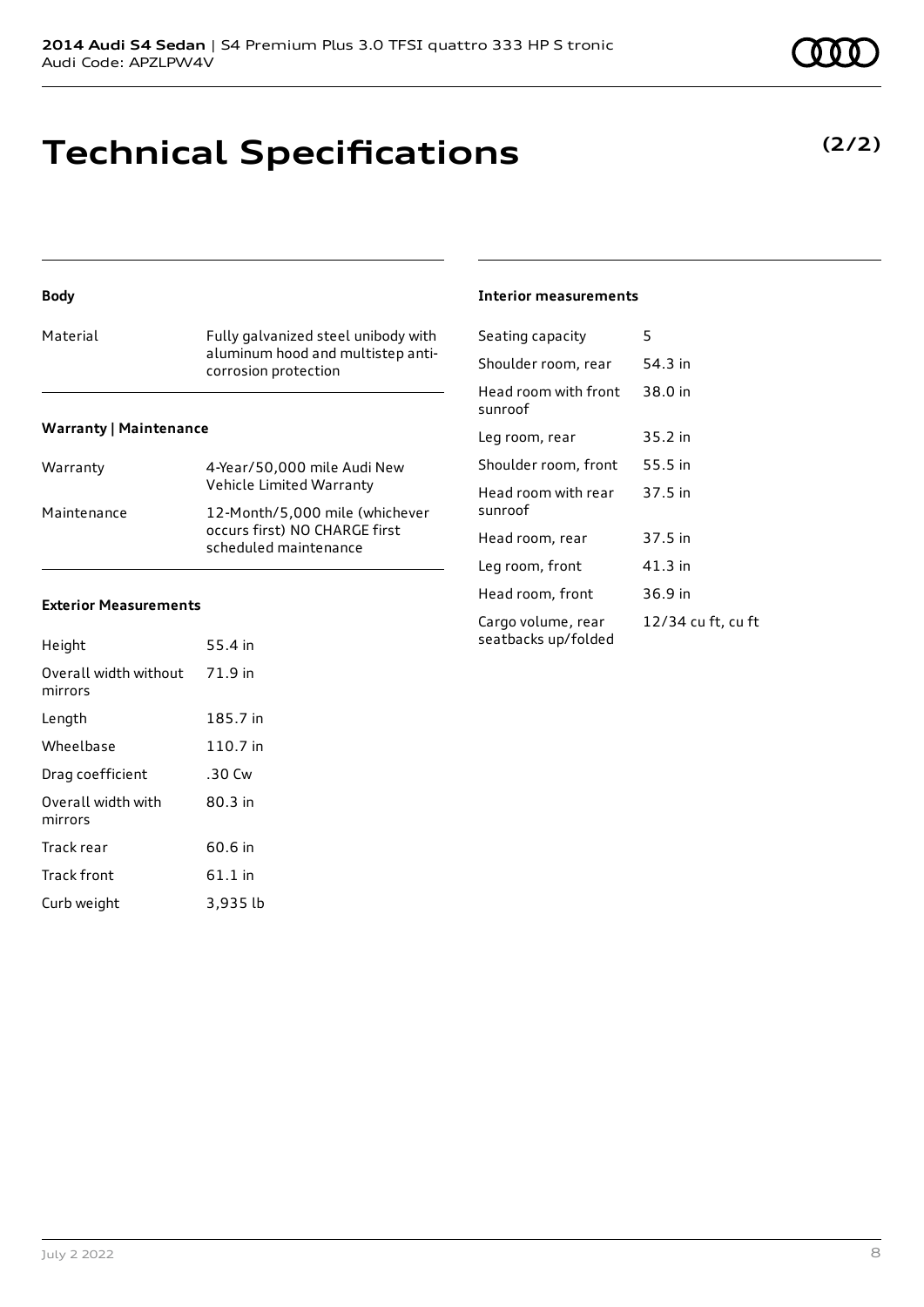

### **Consumption- and emission**

**Consumption by NEDC**

combined 21 mpg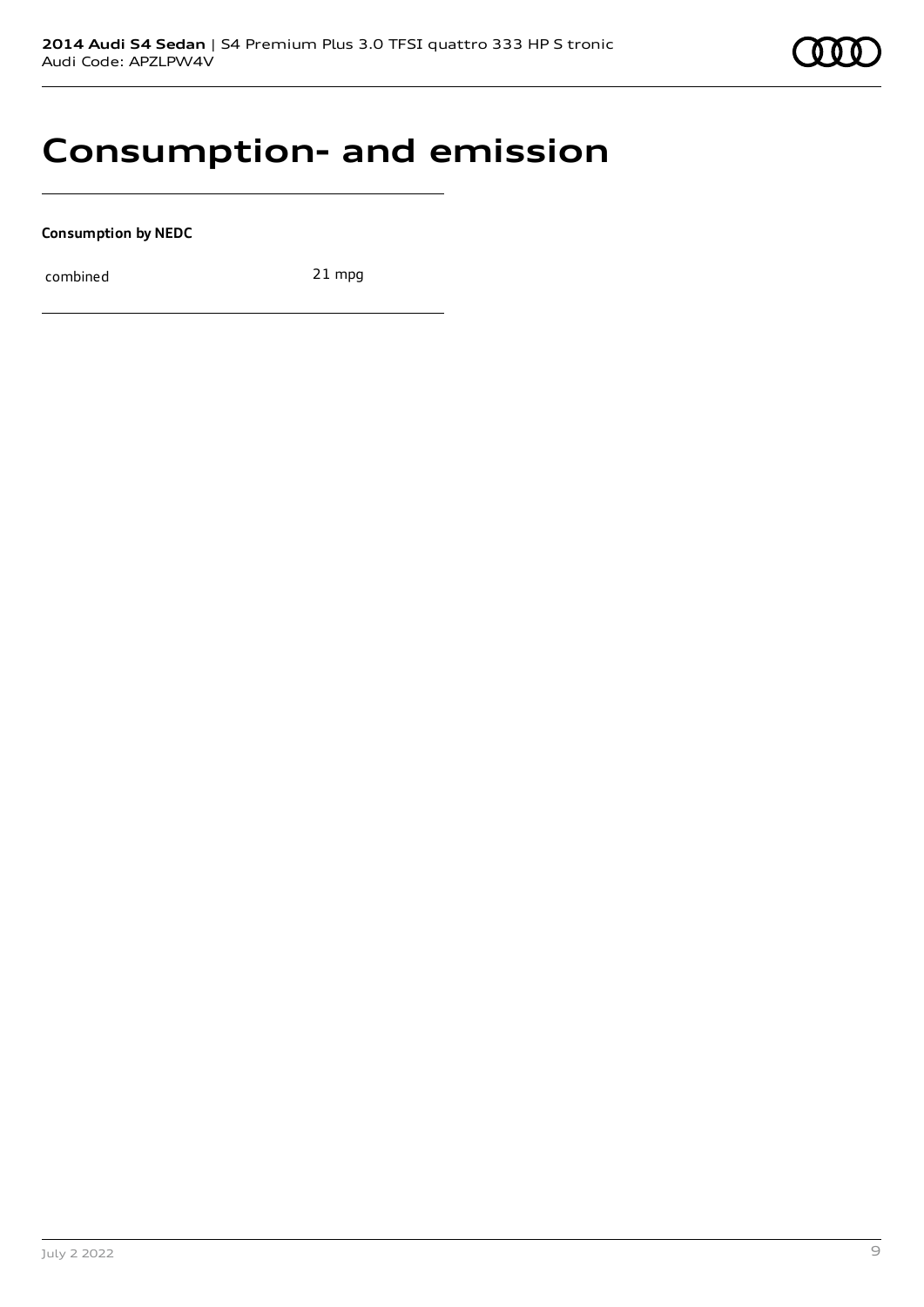### **Contact**

Dealer **Bell Audi**

782 U.S. Route 1 08817 Edison NJ

Phone: +17323882800 FAX: 7323887838

www: [https://www.bellaudi.com](https://www.bellaudi.com/)